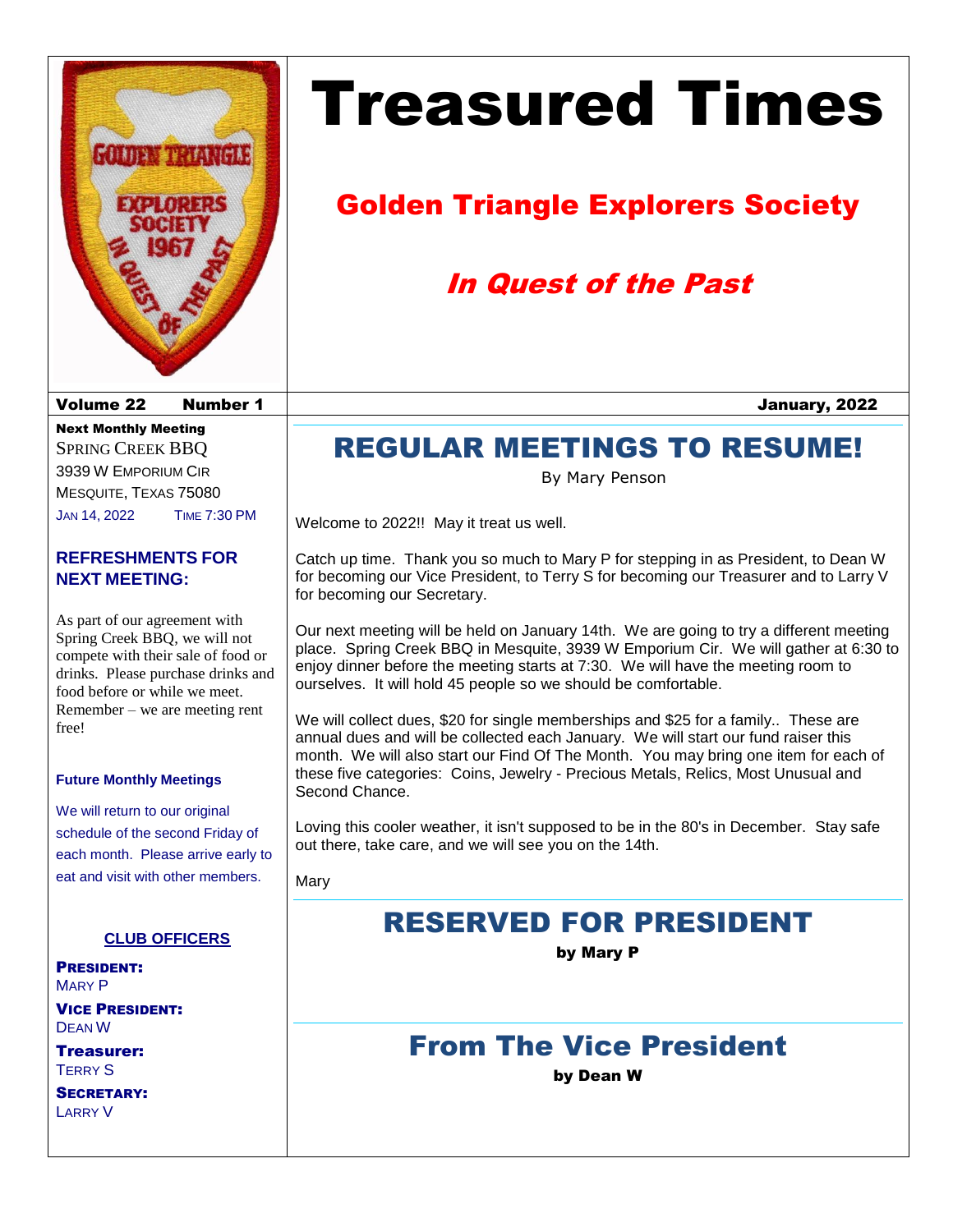#### **OTHER CONTACTS**

HUNT MASTER: **OPEN** REFRESHMENTS CHAIR:

TBD

NEWSLETTER EDITOR: **MIKE S** 

WEBMASTER: **JOHN** 

#### SEE YOUR MEMBER DIRECTORY FOR TELEPHONE NUMBERS

### MEMBER ADVERTISEMENTS

This space is reserved for free member ads. Do you have something you wish to sell or buy? Member ads, including pictures, will be printed as space allows.

We also have space for paid ads. If you have a business or service available and wish to advertise to club members (and those who visit our newsletter on the Webpage), reasonable rates apply.

### From Your Editor

#### by Mike S

Please excuse the chaotic appearance of the newsletter during this time of rebuilding our organization. I know we agreed to resume using last names in the newsletter but, quite frankly, I failed to write down some of those names. I think we also chose a huntmaster and a new webmaster but Larry failed to record their names.

I will do my best to get the newsletter on a regular footing. A problem I foresee is getting photos of the finds of the month on a regular basis. I welcome any suggestions.

We lost some very good members and good friends during the past year. I would appreciate some help in putting together some type of memorial column for an upcoming issue.

My apologies to Velma S for not including the article she gave me. I seem to have misplaced it but will include it when I locate it.

### Minutes of the Last Meeting **12-21 GOLDEN TRIANGLE EXPLORERS SOCIETY MINUTES OF DECEMBER 10, 2021 MEETING**

We had a rough beginning as we met in a new locale and first attempted to meet in the elevated dining room area as the private room was in use. Luckily, the private room soon became available and the meeting resumed there with much greater success

Mary P called the meeting to order, being the only executive board member present. This was, again, a planning meeting. We are hoping to rebuild Golden Triangle Explorers Society into a successful club.

Volunteers were asked to fill our President, Vice President and Treasurers positions. Mary P will be President, Dean W Vice President, Terry S Treasurer, and Larry V Secretary.

We discussed the information on the table inviting us to participate in the Texas Treasure Show. It is an annual meeting of the Texas Association of Metal Detector Clubs. The meeting will be held February 26 -27, 2022 in llano, TX at the John L. Kuykendall Event Center.

We held a door prize drawing with several winners of Garrett Rain Ponchos, Coin Pouches, Magnifying Glass, and a silver dime

Fund Raisers and Find of the Month will start with our January meeting

There were several Garrett items available for members if they wished to pick them up.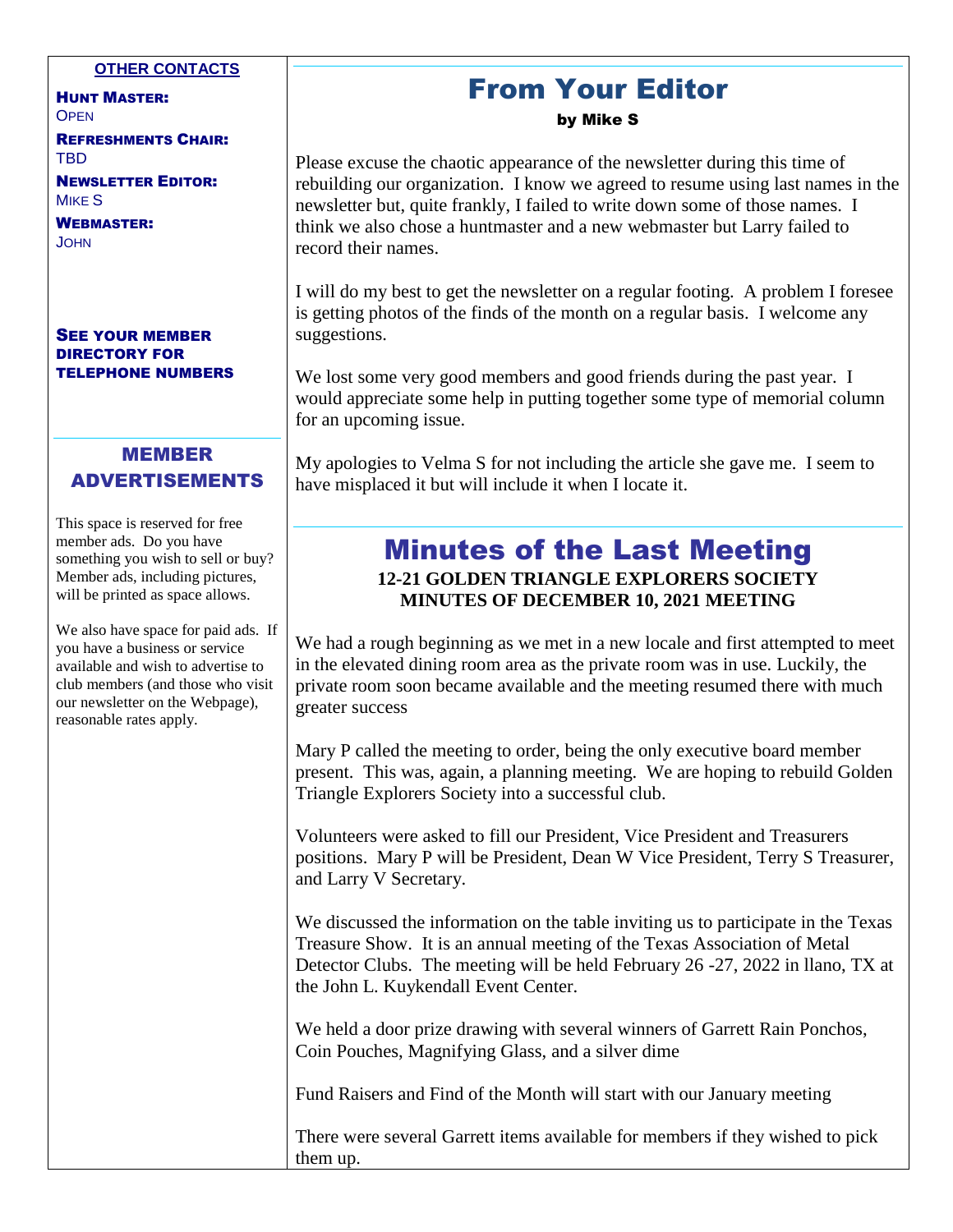Mary asked if there were any questions or other items for discussion, hearing none, the meeting was adjourned.

Be safe out there. We hope you all had a very Merry Christmas and a Happy New Year celebration. We will see you in January!

### DOOR PRIZE WINNERS

| <b>Door Prizes</b>               |  |  |  |
|----------------------------------|--|--|--|
| Winner                           |  |  |  |
| Contests. We hope to begin again |  |  |  |
|                                  |  |  |  |
|                                  |  |  |  |
|                                  |  |  |  |
|                                  |  |  |  |
|                                  |  |  |  |
|                                  |  |  |  |
|                                  |  |  |  |
|                                  |  |  |  |
|                                  |  |  |  |

### FUNDRAISER DRAWING WINNERS

| <b>Fundraiser</b>                                                             |               |
|-------------------------------------------------------------------------------|---------------|
| <b>Prize</b>                                                                  | <b>Winner</b> |
| This space reserved for our future contests.                                  |               |
| We hope to begin again in January.                                            |               |
|                                                                               |               |
|                                                                               |               |
|                                                                               |               |
|                                                                               |               |
|                                                                               |               |
|                                                                               |               |
|                                                                               |               |
|                                                                               |               |
| <b>Huntmaster's Report</b>                                                    |               |
| by TBD                                                                        |               |
|                                                                               |               |
| <b>MEMBER NEWS</b>                                                            |               |
|                                                                               |               |
| This space will be used for member submissions of news concerning their finds |               |

and activities. Perhaps even a few family items or recipes?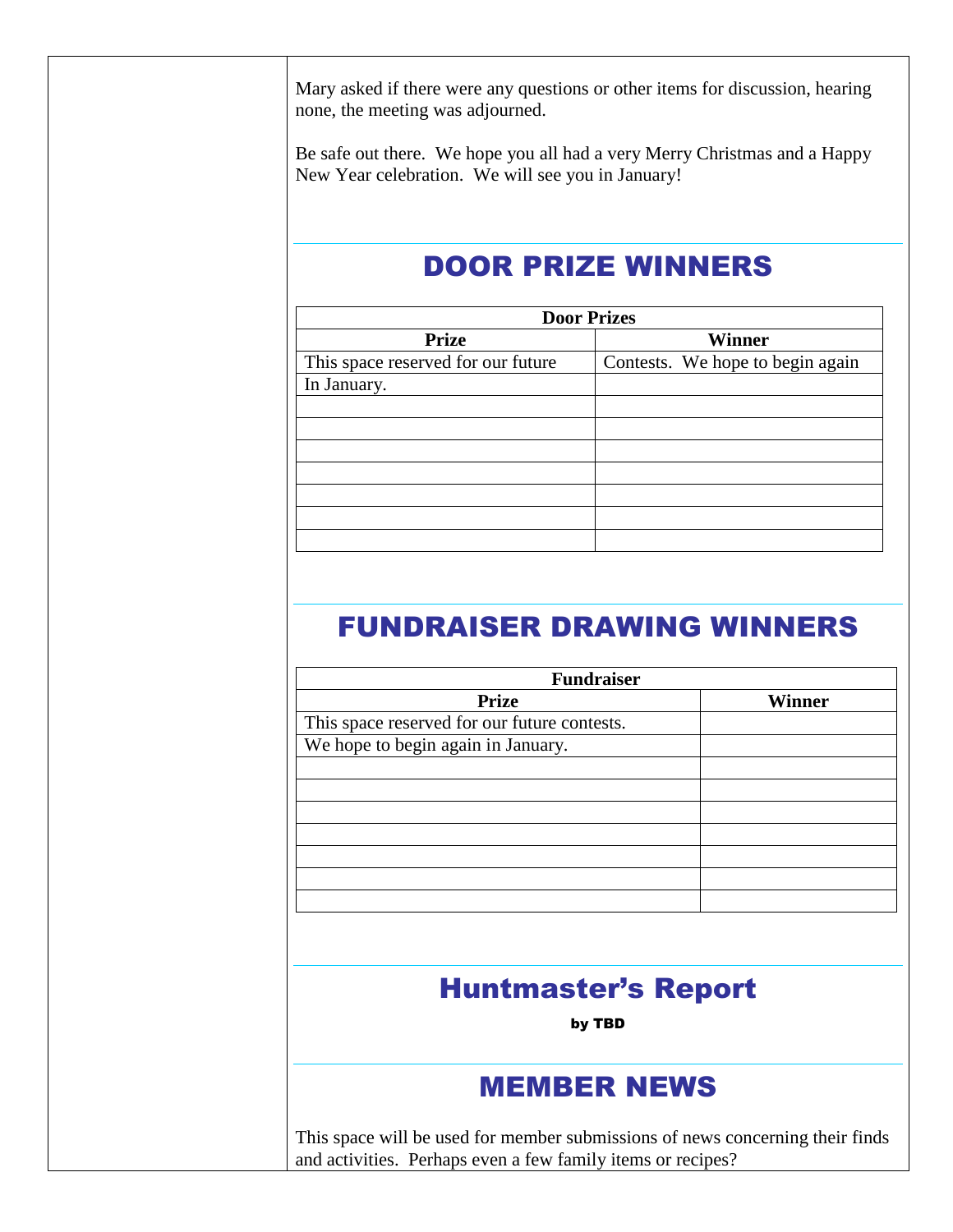|  |                                         |        | <b>FINDS OF THE MONTH CONTEST</b> |  |
|--|-----------------------------------------|--------|-----------------------------------|--|
|  |                                         |        |                                   |  |
|  | Place                                   | Winner | Item                              |  |
|  |                                         |        | <b>COINS</b>                      |  |
|  | 1 <sup>st</sup>                         |        |                                   |  |
|  | 2 <sup>nd</sup>                         |        |                                   |  |
|  | 3 <sup>rd</sup>                         |        |                                   |  |
|  |                                         |        |                                   |  |
|  | <b>JEWELRY</b>                          |        |                                   |  |
|  | 1 <sup>st</sup>                         |        |                                   |  |
|  | 2 <sup>nd</sup>                         |        |                                   |  |
|  | 3 <sup>rd</sup>                         |        |                                   |  |
|  |                                         |        |                                   |  |
|  |                                         |        | <b>RELICS</b>                     |  |
|  | 1 <sup>st</sup>                         |        |                                   |  |
|  | 2 <sup>nd</sup>                         |        |                                   |  |
|  | 3 <sup>rd</sup>                         |        |                                   |  |
|  |                                         |        |                                   |  |
|  | <b>MOST UNUSUAL</b><br>1 <sup>st</sup>  |        |                                   |  |
|  | 2 <sup>nd</sup>                         |        |                                   |  |
|  | 3 <sup>rd</sup>                         |        |                                   |  |
|  |                                         |        |                                   |  |
|  | <b>SECOND CHANCE</b><br>1 <sup>st</sup> |        |                                   |  |
|  |                                         |        |                                   |  |
|  | 2 <sup>nd</sup>                         |        |                                   |  |
|  | 3 <sup>rd</sup>                         |        |                                   |  |
|  |                                         |        |                                   |  |

## An Interesting Article from One of Our Members

# **Metal Detectorist Finds 2,000-Year-Old Roman Dagger From Ancient 'Lost' Battle in Switzerland**

By [Michael Wing](https://www.theepochtimes.com/author-michael-wing)

December 13, 2021 Updated: December 13, 2021

Amateur archaeologist Lucas Schmid toted his metal detector onto a small hill beside a river gorge near the mountain village of Tiefencastel, Switzerland, and began probing the turf where an ancient battle had taken place. He would soon discover a Roman dagger from under the earth, which would lead to a remarkable excavation.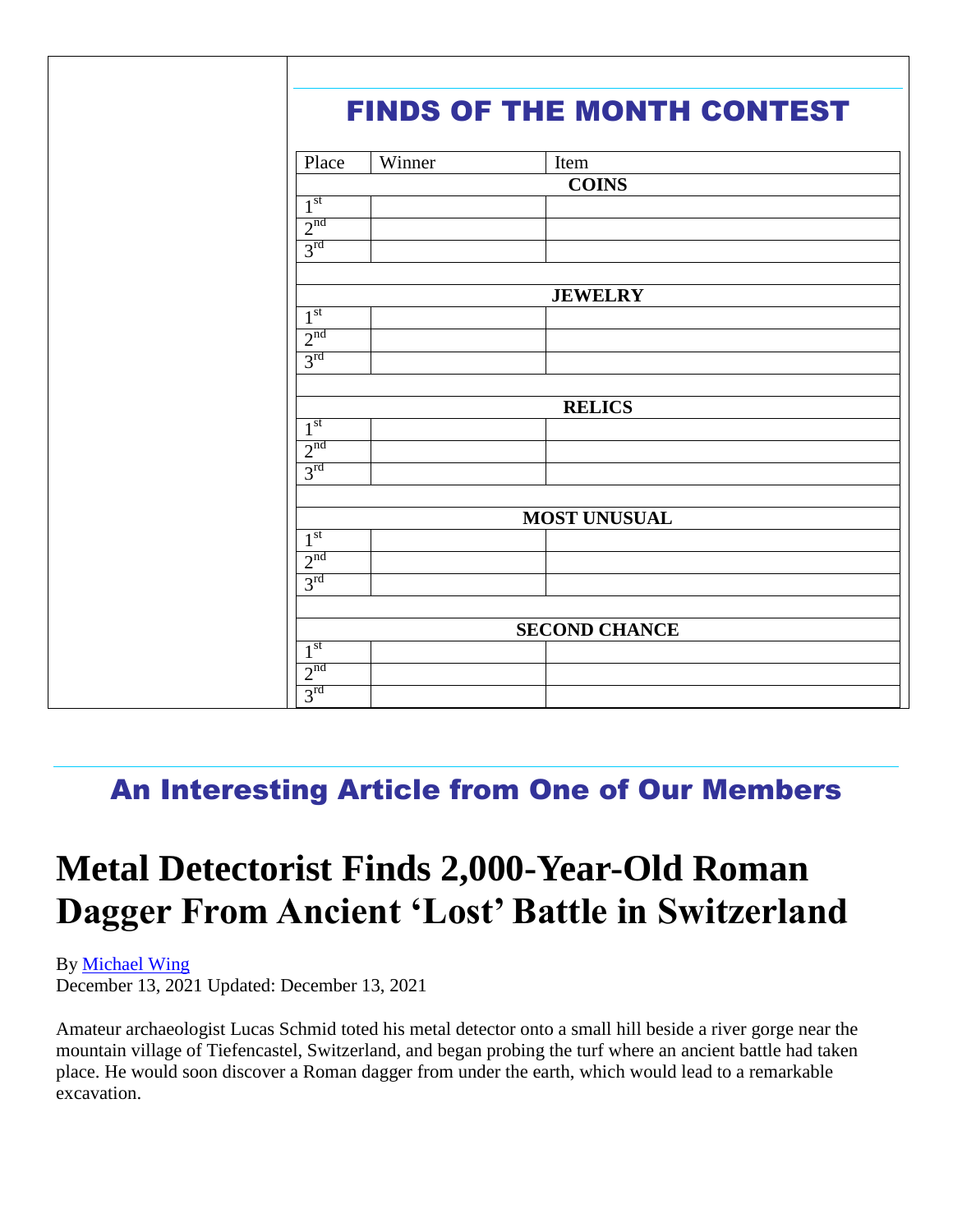Rumor had it that a "lost" battle between the Romans and the Rhaetians had occurred here some 2,000 years ago—for archeological excavations in 2003 had yielded traces of an ancient Roman army nearby, most of which it was assumed had been collected.



**(Courtesy of Archaeological Service Graubünden via Peter-Andrew Schwarz)** 

Schmidt had a hunch, though, that the area had not yet been meticulously picked clean of ancient artifacts. He began surveying the area in 2018; and one year later, in the spring of 2019, his metal detector picked up a faint signal on the hill that day.



**Amateur archaeologist Lucas Schmid scours the landscape for artifacts near the mountain village of Tiefencastel, Switzerland. (Courtesy of [Peter-Andrew Schwarz,](https://www.gr.ch/DE/Medien/Mitteilungen/MMStaka/2021/Seiten/2021090701.aspx) University of Basel)** 

Assuming it was a small metal object at first, Schmid soon realized it was something much larger that was buried deeper beneath the earth. From under 12 inches of soil, he dug up an ornate Roman dagger with a crossshaped handle and exquisite brass and silver inlay and adornments.

Schmid's discovery of the Roman dagger led a team of archaeologists in September this year to begin exploring that region in southeastern Graubünden canton—where they discovered hundreds more artifacts, the aftermath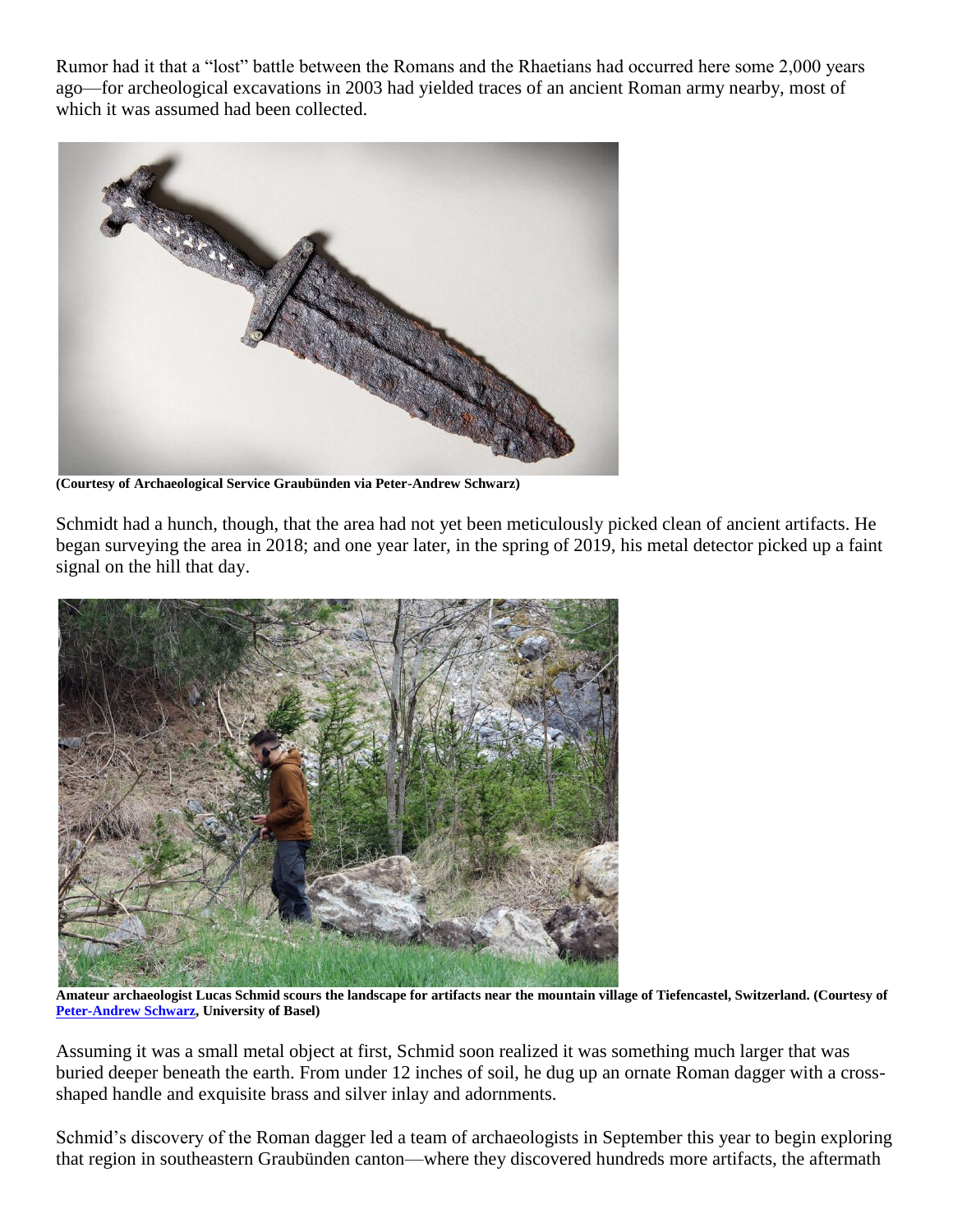of an ancient battle, scattered across 370,000 square feet. The excavation, which concluded by the month's end, unearthed Roman coins, lead slingshot "bullets," arrowheads, spearheads, pieces of shields and other defensive implements, and hobnails from heavy-soled Roman sandals, called "caligae," according to [Live Science.](https://www.livescience.com/metal-detectorist-finds-dagger-ancient-roman-battle)

As for the impressive Roman dagger found by Schmid, researchers believe it may have been buried by Roman legionaries as an offering of thanks for a victory. The artifact is now in possession of the Archäologischen Dienst Graubünden (ADG), as per Swiss law, and is currently being preserved and scientifically evaluated.



**(Courtesy of [Archaeological Service Graubünden](https://www.gr.ch/DE/Medien/Mitteilungen/MMStaka/2021/Seiten/2021090701.aspx) via Peter-Andrew Schwarz)** 

"It is not only the outstanding individual objects such as the dagger (a pugio) that are interesting, but also the large number and composition of the found objects," study team member and archaeologist at the University of Basel Peter-Andrew Schwarz told Live Science via email.

He noted that the slingshot bullets were marked with letters indicating the Roman legion that made them, and that hobnails and other weapons found appeared to be of Roman make. Certain fragments of swords, shields, and spearheads, however, we're determined to be implements of the opposing Rhaetians.

The Rhaetians were a confederation of Alpine tribes related to the Etruscans—who inhabited Italy prior to the founding of Rome. Some of the Rhaetians resisted the Roman expansion into their mountainous home territory, and records indicate armed clashes occurred between 50 and 30 B.C., said archaeologist Thomas Reitmaier, director of the ADG, Live Science reported.

It's believed that the finds near Tiefencastel could hark from this time but there is another possibility; the clashes might have occurred later—in 15 B.C. when Roman Emperor Augustus commenced a military campaign in the Alps which ultimately subjugated the Rhaetians. "The fieldwork will continue next year, and